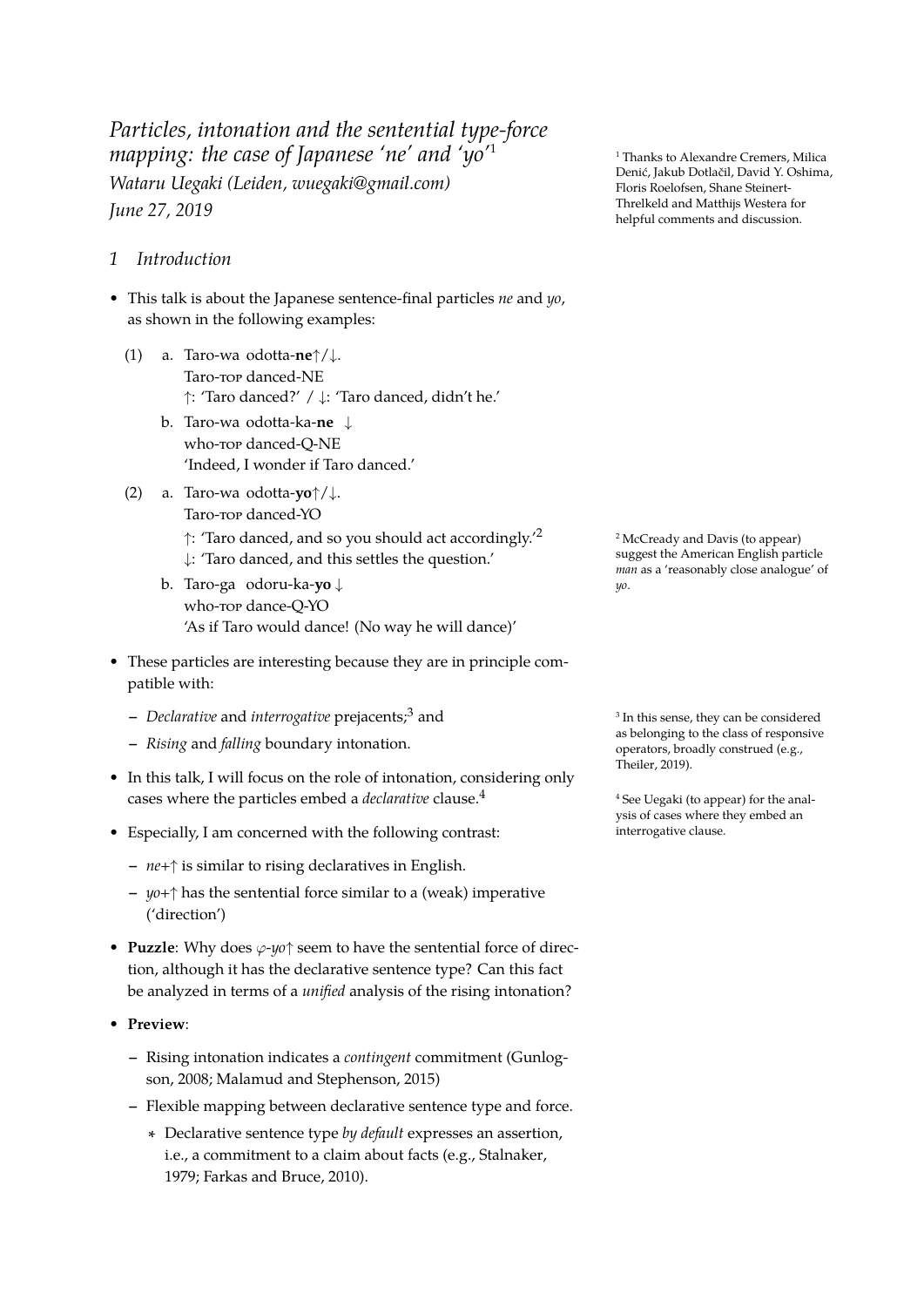- ∗ But, it can alternatively express a commitment to a claim about *preferences* (Portner, 2018) if the default mapping is impossible.
- **–** Given the default mapping from a declarative sentence type, *φ*-*ne↑* expresses a co[ntingen](#page-14-1)t [comm](#page-14-1)itment about facts.
- **–** The semantics/pragmatics of *φ*-*yo↑* makes it impossible to interpret it as a contingent commitment about facts. Instead, it is interpreted as a contingent commitment about preferences.

# *2 Data and existing semantic descriptions*

# *2.1* Ne

- Traditionally described as the particle marking 'hearer-old' information.<sup>5</sup> See McCready and Davis to appear
- Compatible with a rising (†) and falling (↓) boundary intonation.<sup>6</sup> 6 See Moriyama (2001) for the details

## *With a falling intonation*

- With a fall, *ne* indicates that the addressee already has evidence to believe the prejacent.
	- (3) *The addressee was at the party last night with Taro / #The addressee has no idea what Taro was doing last night.*<sup>7</sup> <sup>7</sup> Following Northrup (2014), I will
		- S: Taro-wa kinoo Taro-top yesterday party in danced NE paatii de odotta **ne***↓* 'Taro danced at the party yesterday, didn't he.'
	- (4) *The speaker and the addressee sees the meteor approaching / #The speaker feels sick from eating too much* (Northrup, 2014)
		- S: Owari da **ne***↓* end cop NE 'This is the end, isn't it.'

## *With a rising intonation*

- With a declarative complement and the rise, just as in the case with fall, *ne* indicates that the addressee already has evidence to believe the prejacent.
	- (5) *The addressee was at the party last night with Taro / #The addressee has no idea what Taro was doing last night.*
		- S: Taro-wa kinoo Taro-top yesterday party in danced NE paatii de odotta **ne***↑* 'Taro danced at the party yesterday?'
- The contrast between *ne↓* and *ne↑* is made clearer by comparing them to English tag-interrogatives and rising declaratives.
- *ne↓* behaves like an English tag-interrogative while *ne↑* behaves like a rising declarative.

for a recent review.

of the phonetic realization of the bou[ndary intonation with](#page-14-2) *[ne](#page-14-2)*.

mark the utterance by The Speaker (named Souta) with 'S' and the response by the Addressee (named Ayaka) wit[h 'A'.](#page-14-3)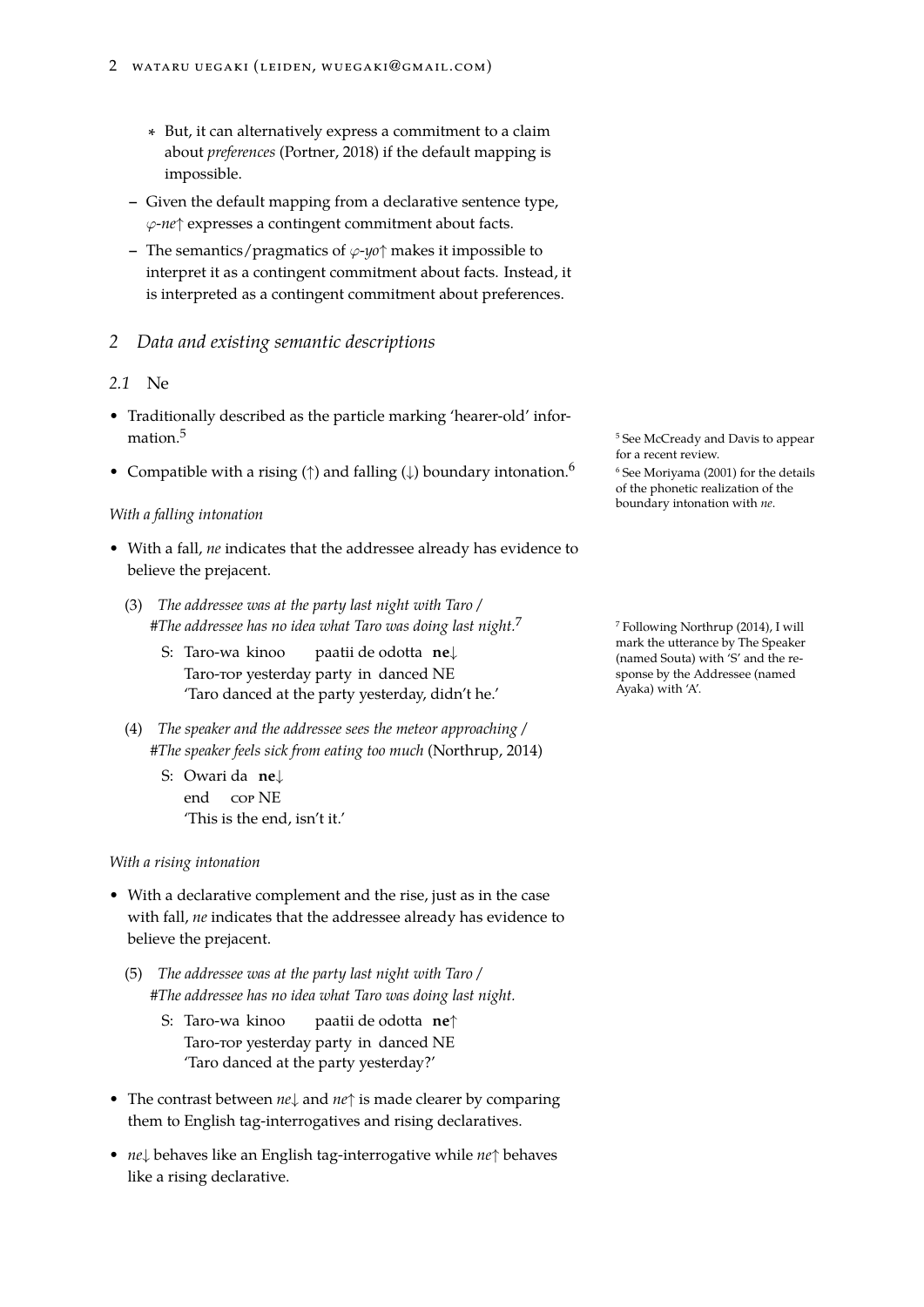- <span id="page-2-0"></span>• The contrast between tag-interrogatives and rising declaratives in English (Malamud and Stephenson, 2015; Farkas and Roelofsen, 2017):
	- (6) *Belinda is going through a pile of job applications. Chris has not seen [any of them yet. Belinda hands Chr](#page-13-1)i[s the application that she](#page-13-2) [j](#page-13-2)ust finished reading, and tells him to have a look at it. Chris to Belinda:*
		- a. This is a good one*↑*?
		- b. #This is a good one, isn't it.
	- (7) *Belinda and Chris are looking at a sunset together. Belinda to Chris:*
		- a. #It's a beautiful sunset*↑*?
		- b. It's a beautiful sunset, isn't it.
	- (8) *Context: same as (6), except between Souta and Ayaka.*
		- S: Kore-wa ii this-top good candidate cor NE kooho da **ne** #*↓*/*↑* With *↑*: 'This [is](#page-2-0) a good candidate?'
	- (9) *Context: same as (7), except between Souta and Ayaka.*
		- S: kireena yuuhi da **ne** *↓*/#*↑* beautiful sunset cop NE With *↓*: 'This [is](#page-2-1) a beautiful sunset, isn't it.'
- <span id="page-2-1"></span>• Following Gunlogson (2008); Malamud and Stephenson (2015), I take the data in (6-7) to indicate that tag-interrogatives require the speaker's commitment as a source  $8$  while rising declaratives  $8$  At this point, Gunlogson's notions of require th[e speaker's](#page-13-0) c[onti](#page-13-0)n[gent commitment.](#page-13-1)<sup>9</sup>
- The difference bet[w](#page-2-0)[ee](#page-2-1)n *ne↓* and *ne↑* similarly lies in types of commitment. *Ne↓* requires the speaker's self-sourced commitment while *ne↑* indicates a contingent commitment.

### *Summary:* ne

- *φ*-*ne↓*: The addressee's prior belief of *φ* + the speaker's *self-sourced* commitment to *p*.
- *φ*-*ne↑*: The addressee's prior belief of *φ* + the speaker's *contingent* commitment to *p* .

### *2.2* Yo

- Traditionally described as the particle marking 'hearer-new' information.
- Compatible with a rising and falling boundary intonation.

### *With a falling intonation*

• The traditional description: *yo* indicates that the prejacent conveys new information for the addressee.

source and contingent commitment are used as descriptive notions. Below is a definition from Gunlogson: An agent *α* is a source for a proposition *p* in a discourse *d* iff:

- a.  $\alpha$  is committed to *p*; and
- b. According to the discourse context, *α*'s commitment to *p* in *d* does not depend on another agent's ratification that *p* in *d*. (Gunlogson, 2008: 113)

 $9$  An agent  $\alpha$  has a contingent commitment to a proposition *p* in a discourse  $d$  iff  $\alpha$  is committed to *p* provi[ded that](#page-13-0) *p* is [ratifi](#page-13-0)ed by the addressee.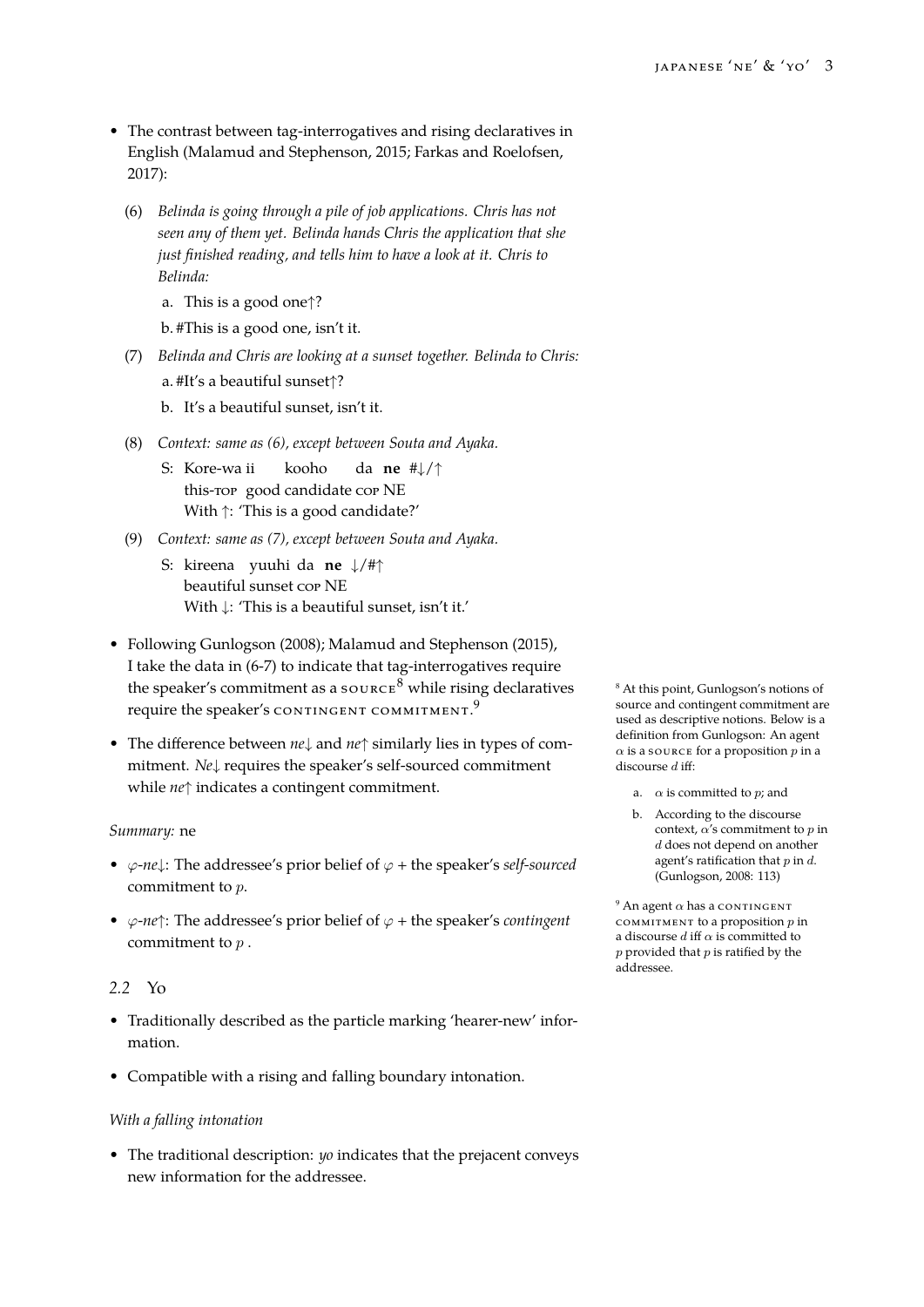- (10) Taro-wa kinoo Taro-top yesterday party-in danced-YO paatii-de odotta-**yo***↓*. 'Taro danced yesterday at the party, man.'
- The hearer-newness indeed is in line with the following typical examples for *yo↓*:
- (11) (McCready and Davis, to appear: 8)
	- S: sakki just.now John-nom went.home Jon-ga kaetta ['John just went home.'](#page-14-2)
	- A: 'No way!'
	- S: Kaetta went.home YO #(**yo***↓*) 'He DID go home'
- (12) (Northrup, 2014: 70, adapted)
	- A: Jon, kaetta-no? John went.home-Q ['Did John go](#page-14-3) home.'
	- S: Un, kaetta yeah went.home YO #(**yo***↓*) 'Yeah, he went home'
- But, the infelicity of the following example with *yo* suggests that the hearer-newness is not a sufficient condition for the felicity of *yo↓*.
- (13) *Souta sees Ayaka for the first time today and compliments her new bag.*
	- S: Sono baggu ii that bag good comp think YO to omou (#**yo***↓*) 'I think that bag looks nice.' (intended)
- Rather, following Davis (2011), I take the data to suggest that *yo* indicates that the prejacent resolves a contextually salient Question-under-Discussion (QUD) (cf. McCready, 2008).<sup>10</sup>  $10$  Davis (2011) further argues that the
- In addition, just a[s in th](#page-13-3)e [case](#page-13-3) of *φ*-*ne↓*, *φ*-*yo↓* conveys the speaker's self-sourced commitment to *φ*.

### *With a rising intonation*

- With a rising intonation, *yo* functions as a *guide to action* (Davis, 2009, 2011):
- (14) *In a sushi place:*
	- [A](#page-13-4): Which sushi should I get?
	- S: [ko](#page-13-3)ko-no maguro wa umai #(**yo***↑*) here-gen tuna top good YO 'The tuna here is good.'

falling intonation with *yo* indicates *a call for revision of the addressee's beliefs*. (For McCready (2005), this is not a contribution of the falling intonation, b[ut the contri](#page-13-3)bution of the semantics of *yo* itself.) However, following Northrup (2014), I take the felicity of *yo↓* in (12) to s[uggest that](#page-14-4) *yo↓* [do](#page-14-4)es not always call for the addressee's belief revision.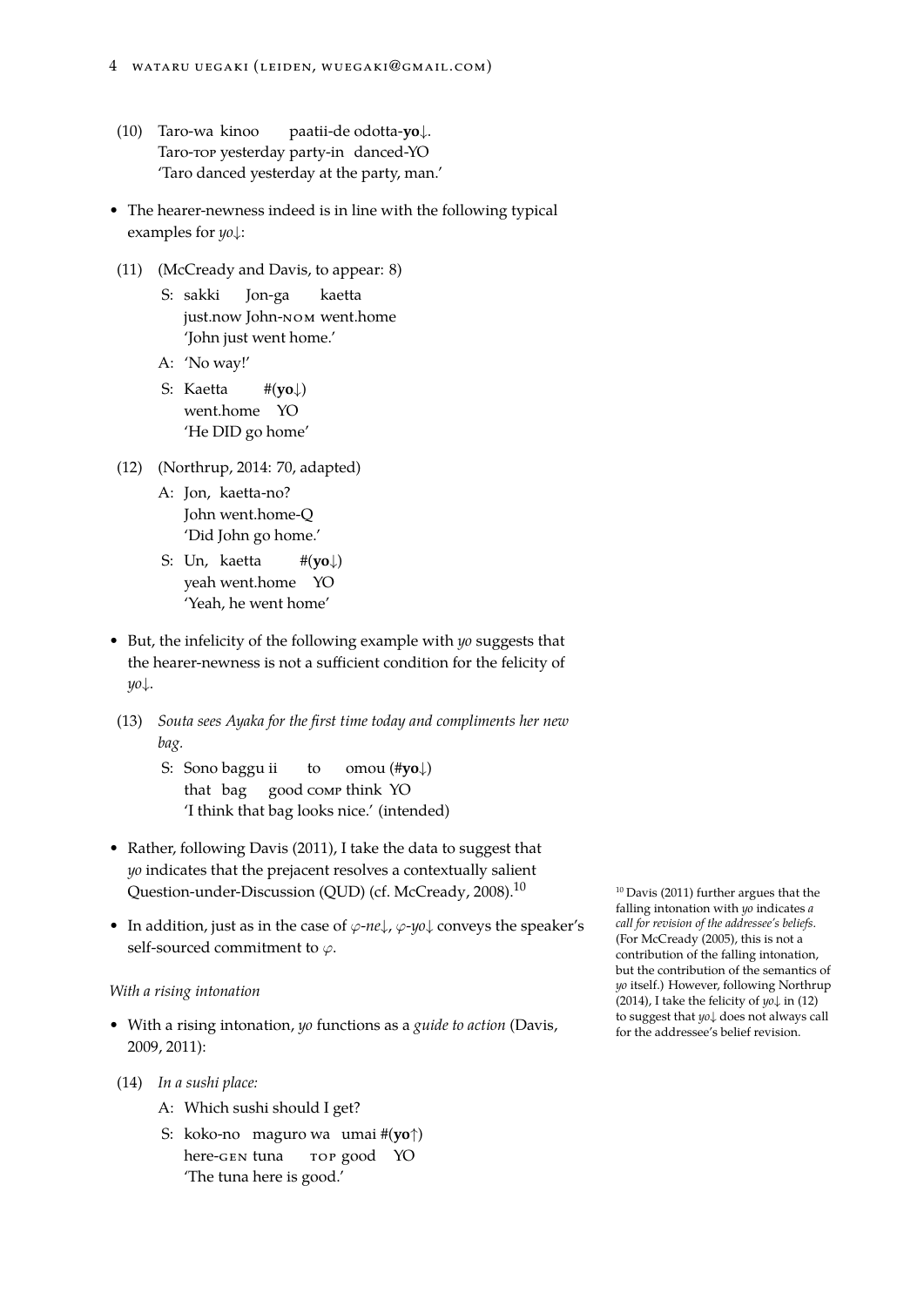- (15) *In front of a broken down car"*
	- A: I'm out of gas.
	- S: magatta tokoro ni gasorinsutando-ga arimasu #(**yo***↑*) turned place at gas.station-nom exist YO 'There's a gas station up there around the corner.'
- (16) *Souta sees Ayaka hasn't noticed her train has arrived.*
	- S: Densya kita #(**yo***↑*) train came YO 'The train is here.'
- Here, the prejacent of *yo* can be said to resolve a question regarding how the addressee should act (Davis, 2009, 2011).
- A minimal pair between *φ*-*yo↓* and *φ*-*yo↑*:
	- (17) (Northrup, 2014: 70, adapt[ed\)](#page-13-4)
		- A: Jon, kaetta-no? John went.home-Q ['Did John go](#page-14-3) home.'
		- S: Un, kaetta yeah went.home YO **yo***↓*/*↑* 'Yeah, he went home.'
	- **–** With *↓*, S's utterance simply resolves A's question.
	- **–** With *↑*, there is an implication that the fact that John is going home determines A's future actions (e.g., that John was supposed to give A a ride back home, but the fact that John is already gone requires her to look for an alternative transportation).

### *Summary:* yo

- *φ*+*yo↓*: *φ* resolves the QUD + the speaker's self-sourced commitment to *φ*.
- $\varphi + \psi \varphi$ :  $\varphi$  is a guide to action /  $\varphi$  resolves a question about how the addressee should act.

## *2.3* Yone

- The two particles can be combined to form the combination *yone*.
- In *φ*-*yone*, *yo* indicates resolution of a QUD and *ne* indicates **hearer-oldness.**<sup>11</sup> The particle combination *yone* has
- (18) Taro-wa odotta **yo ne***↓*/*↑*. Taro-top danced YO NE. *↓*: 'Taro danced, didn't he, and this should settle the question.' *↑*: 'Taro danced? If so, it would settle the question.'
- Below are the contexts in which (18) is felicitous.

been a puzzle for the 'traditional' description, along the lines of hearernewness and hearer-oldness, as pointed out by McCready and Davis (to appear). See Takubo and Kinsui (1997); McCready (2008); Northrup (2014) for other existing accounts of *yone*.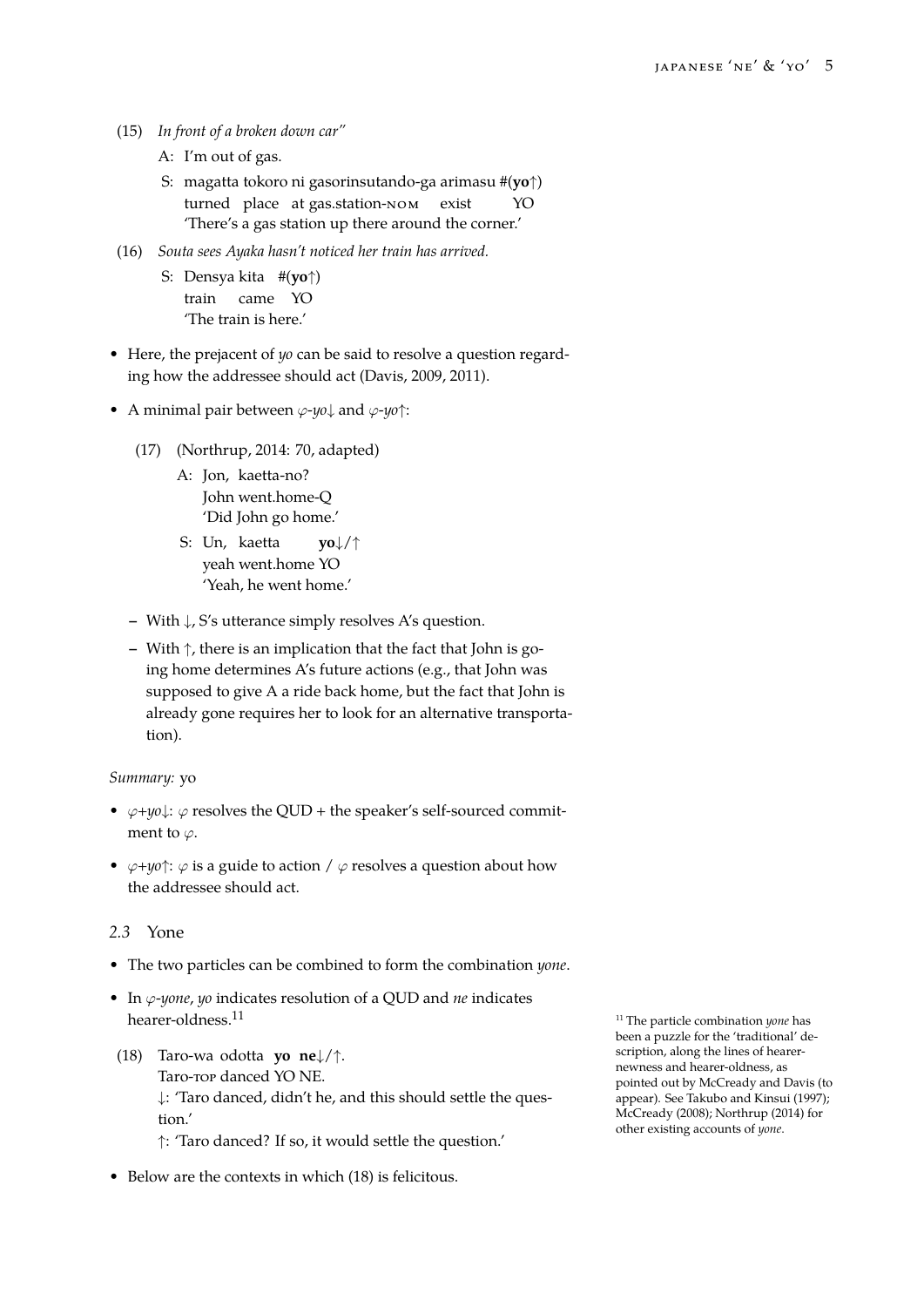- (19) a. *Souta is talking with Ayaka and Hanako about the party last night. Hanako, who wasn't there at the party, doesn't believe that Taro danced, but Souta saw him danced. Since Ayaka was there too, Souta assumes that Ayaka also knows that Taro danced. Souta says to Ayaka...*
	- b. *Souta is talking with Ayaka about the party last night and trying to remember whether Hanako danced. They both know that Taro danced and furthermore that whenever Taro dances, Hanako also dances. Souta says to Ayaka...*

### *Summary:* yone

- *φ*-*yone* $\downarrow$ :  $\varphi$  resolves the QUD + the addressee's prior belief of  $\varphi$  + the speaker's self-sourced commitment to *φ*.
- *φ*-*yone*†:  $\varphi$  resolves the QUD + the addressee's prior belief of  $\varphi$  + the speaker's contingent commitment to *φ*.

# *3 Components of the analysis*

- The semantic analysis of *ne* and *yo*.
- The pragmatics of sentential forces: *assertion* and *direction*.
- The analysis of the rising intonation as an operation on the sentential force.
- A flexible mapping between sentence types and sentential forces.

### *3.1 The semantic analysis of the particles*

- (20)  $\llbracket \varphi$ -ne
	- a. presupposes that the addressee believes  $\llbracket \varphi \rrbracket$ ;
	- b. If the presupposition is met,  $\llbracket \varphi \text{-ne} \rrbracket = \llbracket \varphi \rrbracket$
- (21)  $\llbracket \varphi\text{-yo}\rrbracket$ 
	- a. presupposes that  $\llbracket \varphi \rrbracket$  resolves a salient Question under Discussion;  $^{12}$
	- b. If the presupposition is met,  $[\varphi$ -yo $] = [\varphi]$  from the presupposition is met,  $[\varphi$ -yo $] = [\varphi]$
- (22) **[[**[*φ*-yo]-ne]]
	- a. presupposes that  $\llbracket \varphi \rrbracket$  resolves a salient Question under Discussion and the addressee believes  $\llbracket \varphi \rrbracket$ ;
	- b. If the presupposition is met,  $\llbracket [\varphi \mathrm{yo}] \mathrm{ne} \rrbracket = \llbracket \varphi \rrbracket$
- The semantic analysis of *ne* captures the fact that it indicates the addressee's prior belief.
- However, it still doesn't capture the fact that it indicates the speaker's commitment as a source or a contingent commitment, depending on the intonation.
- Similarly, the semantic analysis of *yo* captures the fact that it indicates that the prejacent resolves a QUD.

<sup>12</sup> This notion will be made more precise later as I introduce the formal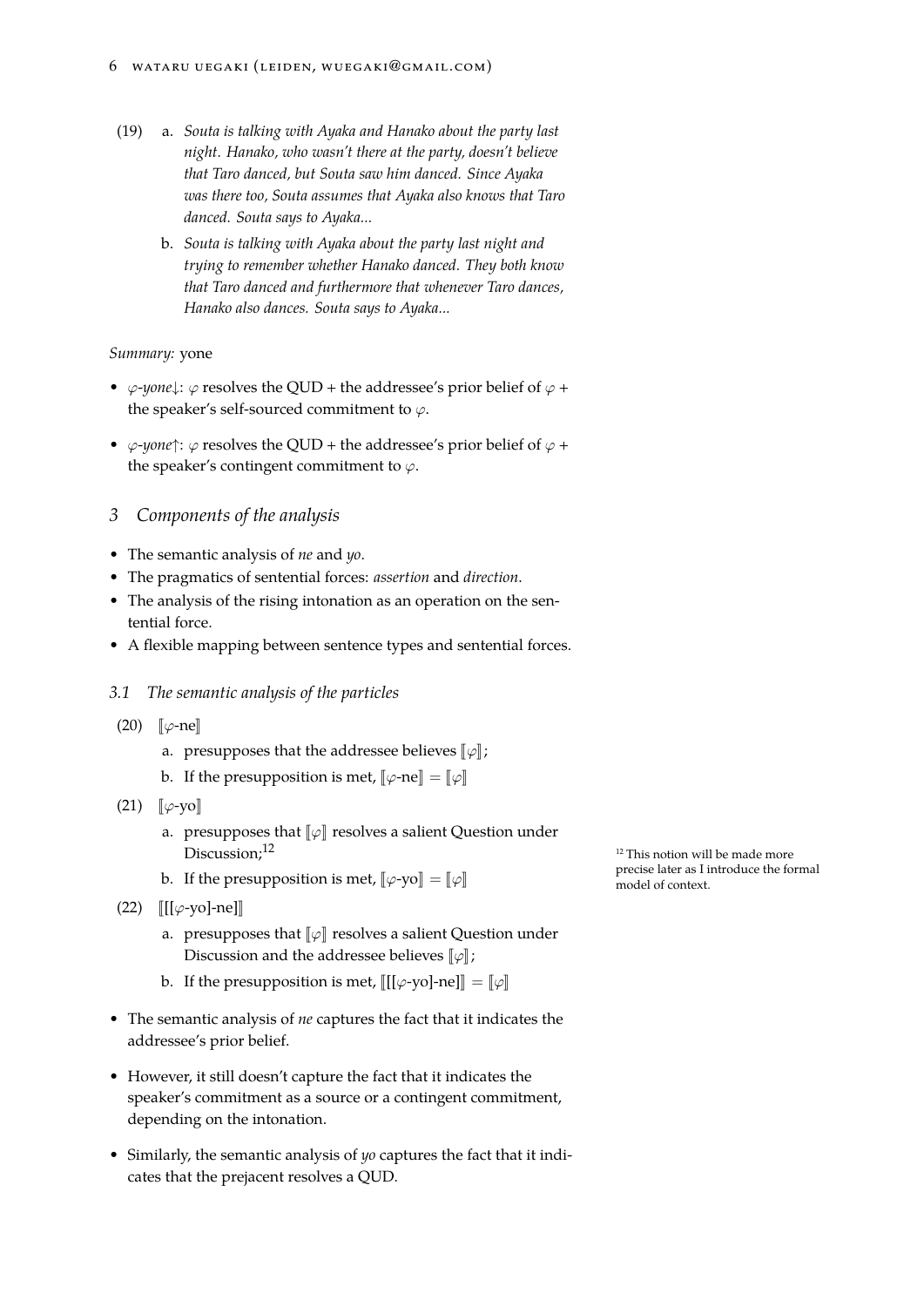- However, it still doesn't capture the fact that *φ*-*yo* is used as an assertion or guidance depending on the intonation.
- These missing aspects of the functions of *ne* and *yo* will be analyzed as resulting from
	- **–** the *pragmatics of sentential forces*, as well as
	- **–** the role of the rising intonation as an *operation on sentential forces*.

# *3.2 The formal model of discourse context*

- I will follow Farkas and Bruce (2010) and Farkas and Roelofsen (2017) in the basic model of the discourse context although I will expend this later to deal with imperatives and rising intonation, following M[alamud and Stephenson](#page-13-5) (2015); [Portner](#page-13-2) (2018).
- (2[3\)](#page-13-2) A discourse context is a triple *⟨*participants*,* table*,* commitments*⟩*, where:
	- a. participants [is the set of discourse p](#page-13-1)[articipan](#page-14-1)t[s;](#page-14-1)
	- b. table is a stack of propositions,  $^{13}$  representing the propos-  $^{13}$  Here, a proposition is modeled als made so far.
	- c. commitments is a function that maps every participant *x ∈* participants to a set of possibilities, those possibilities that *x* is publicly committed to.

(Farkas and Roelofsen, 2017: 255)

- The COMMITMENT SET, CS, of a participant is the set of worlds that are compatible with all the possib[ilities that](#page-13-2) *x* is publicl[y com](#page-13-2)mitted to:  $CS(x) = \bigcap$  commitments $(x)$
- We can reconstruct the Stalnakerian context set CG from the  ${\rm commitments, as follows: CG = \bigcap \{ CS(x) \mid x \in \text{participants} \}}$
- $(24)$   $\lbrack \lbrack \varphi$ -ne $\rbrack$ 
	- a. is defined in context  $C$  iff  $CG_C$  entails that the addressee **believes** [*φ*];
	- b. If defined,  $[\varphi$ -ne $] = [\varphi]$
- $(25)$   $\lbrack \lbrack \varphi$ -yo
	- a. is defined in context *C* iff  $\llbracket \varphi \rrbracket$  resolves  $top(\textsf{Table}_C)$ ;
	- b. If defined,  $\llbracket \varphi$ -yo $\rrbracket = \llbracket \varphi \rrbracket$

# *3.3 Analysis of sentential forces*

## *Assertion*

• Assertion is analyzed as a commitment to one's claim about facts. That is, assertion of a declarative sentence  $\varphi$  commits the speaker to the claim that the actual world belongs to the possibility expressed by *φ*.

as a set of set of worlds, which may represent the meaning of a declarative sentence or an interrogative sentence (Ciardelli et al., 2013, 2018) while a possibility is a set of worlds.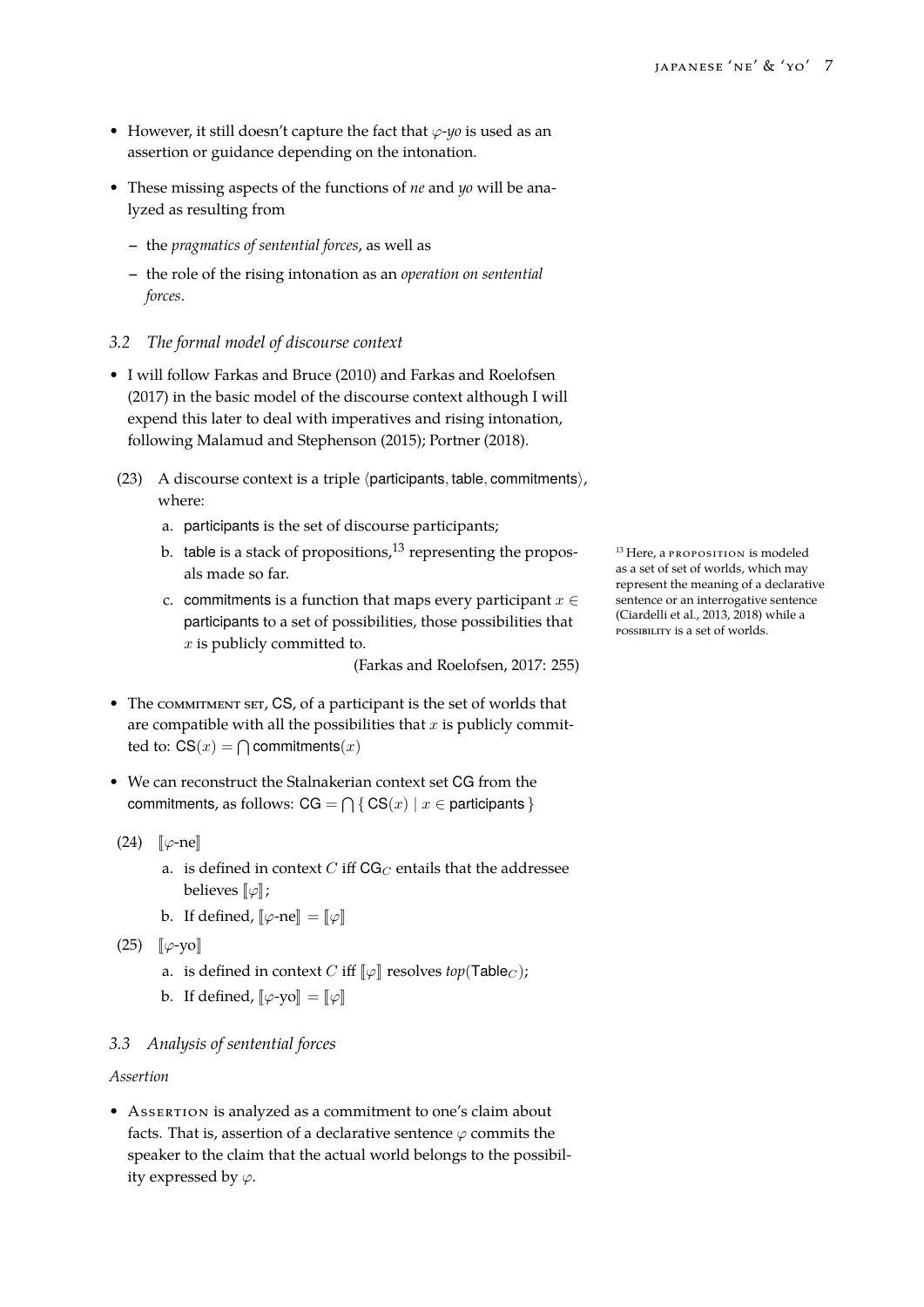- (26) If a discourse participant *x* carries out an assertion by uttering a sentence  $\varphi$ , the discourse context is affected as follows: $^{14}$  In Farkas and Roelofsen (2017),
	- 1.  $\lbrack \lbrack \varphi \rbrack$  is added to the table.
	- 2.  $\bigcup [\![\varphi]\!]$  is added to commitments $(x)$ .
- <span id="page-7-0"></span>• The effect of the first step is to steer the conversation toward a context such that for some member *s* of  $\llbracket \varphi \rrbracket$ , the conversational participants mutually agree that the actual world belongs to *s*.
- The second step commits *x*, the speaker, to the claim that the **actual world is a member of**  $\bigcup [\varphi]$ **.**

## *Direction*

- DIRECTION is analyzed as a commitment to one's claim about priorities for the addressee's actions (Portner, 2007, 2018).
- To model this, we expand the model of discourse to include the todolist, as follows: $15$  15 This formal model of direction
- (27) A discourse context is *⟨*participants*,* [table](#page-14-5)*,* [comm](#page-14-5)[itmen](#page-14-1)ts*,* todolist*⟩*, where:
	- a. participants is the set of discourse participants;
	- b. table is a stack of propositions *or properties*, representing the proposals made so far.
	- c. commitments is a function that maps every participant *x ∈* participants to a set of possibilities, those possibilities that *x* is publicly committed to.
	- d. For any participant  $a \in$  participants, todolist<sub>a</sub> is a function that maps every participant  $x \in$  participants to a set of properties restricted to *a*, those properties that represent the actions that *x* publicly prefers *a* to carry out.<sup>16</sup> <sup>16</sup> Specifically, todolist<sub>a</sub>(*x*) defines a pre-
- Portner's (2007) notion of mutually agreed To Do List, *tdl*, can be reconstructed as follows: For every participant *a ∈* participants,  $tdl_a = \bigcap$  { todolist<sub>a</sub> $(x) | x \in$  participants }
- (28) [If a](#page-14-5) d[iscou](#page-14-5)rse participant  $x$  carries out a  $\rho$ IRECTION by uttering a sentence  $\varphi$  to another participant *y*, the discourse context is affected as follows:
	- 1.  $\lbrack \lbrack \varphi \rbrack$  is added to the table.
	- 2.  $\llbracket \varphi \rrbracket$  is added to todolist<sub>*y*</sub>(*x*).
- The effect of the first step is to steer the conversation toward a context such that the conversational participants mutually agree that  $tdl_y$  includes  $\llbracket \varphi \rrbracket$ .
- The second step commits *x*, the speaker, to the claim that  $\llbracket \varphi \rrbracket$  is preferred as an action by *y*, the addressee.

this convention of use also applies to the case where  $\varphi$  is an interrogative sentence. In other words, questions (as a speech act) can be analyz[ed ex](#page-13-2)actly in the [same manner.](#page-13-2)

follows the analysis of imperatives by Portner (2007) and Portner (2018), but it is modified to fit Farkas and Roelofsen's (2017) formal architecture.

order over the context set. *x* deems an action by *a* rational and cooperative if it tends to make it the case that the actual world is maximally highly ranked according to todolist<sub>a</sub> $(x)$ .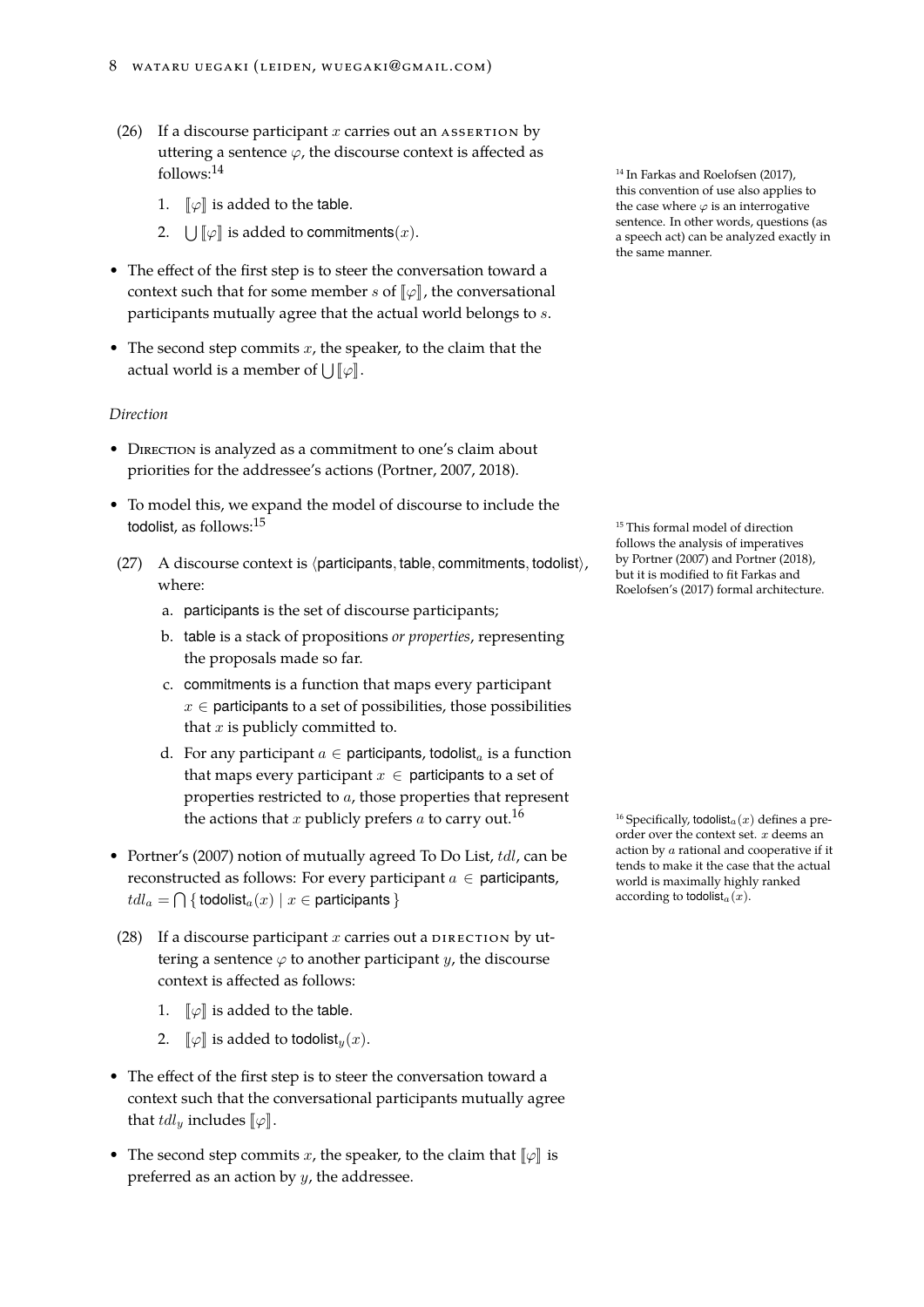# *3.4 The role of rising intonation*

### *Rising declaratives*

(29) *Belinda is going through a pile of job applications. Chris has not seen any of them yet. Belinda hands Chris the application that she just finished reading, and tells him to have a look at it. Chris to Belinda:*

a. This is a good one*↑*?

b. #This is a good one, isn't it.

- (30) *Belinda and Chris are looking at a sunset together. Belinda to Chris:* a. #It's a beautiful sunset*↑*?
	- b. It's a beautiful sunset, isn't it.
- As stated above, following Gunlogson (2008) and Malamud and Stephenson (2015), I take a rising declarative to express a contingent commitment, a commitment that depends on the addressee's ratification.<sup>17</sup> There are two kinds of criticisms to

# *Ri[sing imperatives](#page-13-1)*

- (31) a. Have a seat!*↓*
	- b. Have a seat!*↑*
- <span id="page-8-1"></span><span id="page-8-0"></span>• In contrast to (31a), which directly expresses the speaker's commitment that 'having a seat' is included in the addressee's ToDoList, (31b) is tentative, in the sense that the commitment is dependent on the addres[see's](#page-8-0) agreeing that 'having a seat' is to be included in her ToDoList.
- [This](#page-8-1) captures the fact that (31a) is typically used if there is an asymmetric power relationship between the speaker and the addressee. If there is power asymmetry, what the speaker prefers automatically becomes the [mut](#page-8-0)ual preference between the participants, without the need for the addressee's agreement.
- (31b) is typically used if there is no such power asymmetry. If the speaker does not possess power over the addressee, the speaker seeks the addressee's agreement first before committing to a claim [abou](#page-8-1)t preferences for the addressee's actions.
- Thus, we can state the role of the rising boundary intonation, as follows: $^{18}$  This analysis is different from that of
- (32) **The role of the rising boundary intonation** The rising boundary intonation converts a sentential force into its *contingent* counterpart.
- To model the contingent assertion and direction, we add the *projected* commitments and projected ToDoLists to the model, as follows (Malamud and Stephenson, 2015):

this line of analysis of English rising declaratives. One is based on the cases of rising declaratives that do not commit the speaker to the proposition at all (Farkas and Roelofsen, 2017; Jeong, 2018). The other is based on the 'noninquisitive' cases that indicate, e.g., the speaker's uncertainty regarding the relevance of the utterance (Malamud an[d Stephenson,](#page-13-2) 2015; We[stera,](#page-13-2) [2017\).](#page-13-6) [Here](#page-13-6), I do not intend to defend the line of analysis by Gunlogson (2008) in general, but I believe that it is a good candidate for the analysis [of the rele](#page-13-1)[vant class of](#page-13-1) *Japa[nese](#page-13-1)* ri[sing dec](#page-14-6)l[arativ](#page-14-6)es because the two kinds of problematic examples are non-existent in Japanese according to my observation.

Portner (2018), who analyzes the conversational effect of a rising imperative as addition of the property denoted by the sentence to the addressee's ToDoList that the addressee is publicly [commit](#page-14-1)t[ed to.](#page-14-1)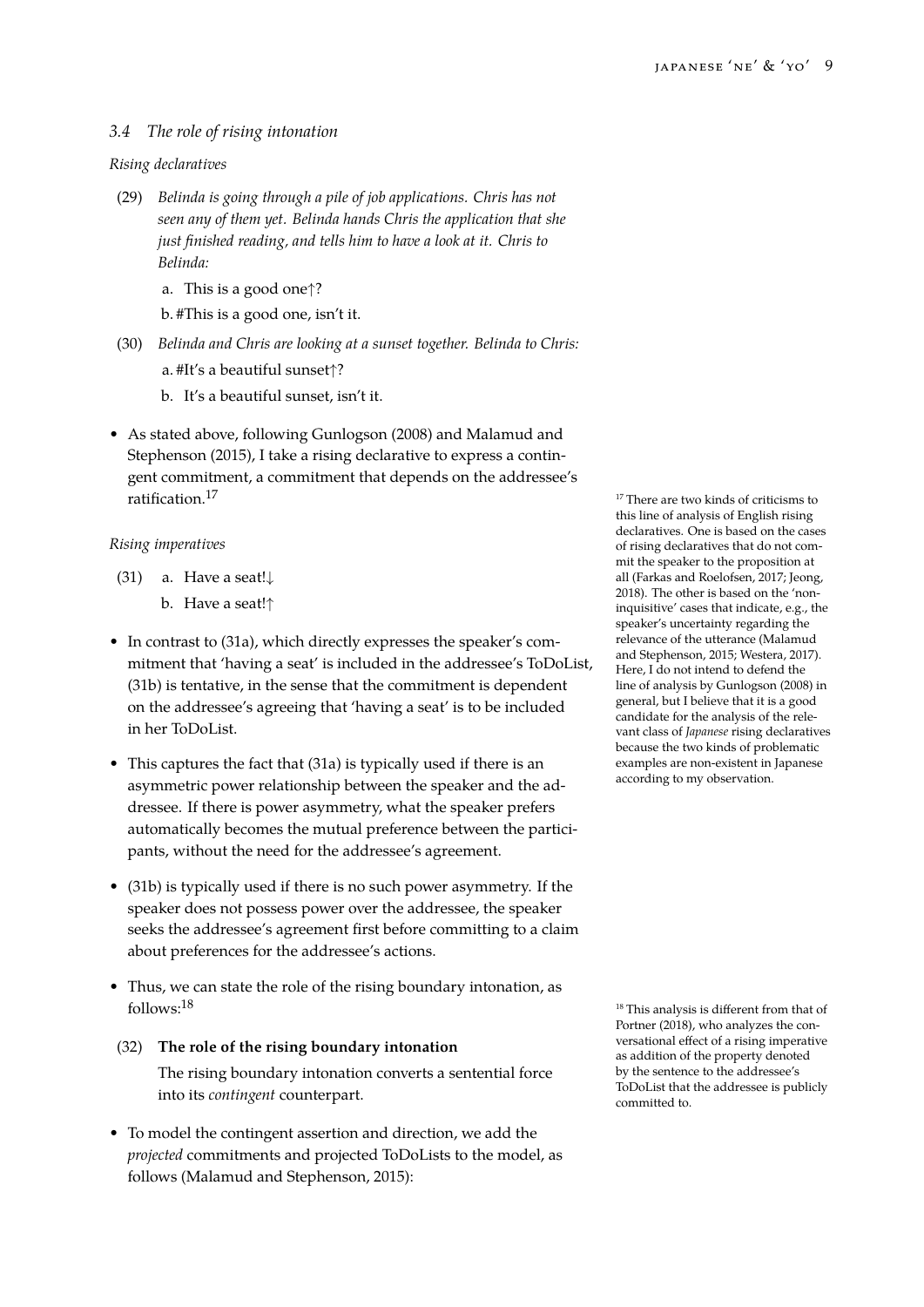- (33) a. commitments*<sup>∗</sup>* , is a function that maps every participant  $x \in$  participants to a set of possibilities, those possibilities that *x* will publicly commit to, if they are publicly committed also by the addressee.
	- $\mathbf b.$  todolist $_{a}^*$ , is a function that maps every participant  $x\in\mathbf b$ participants to a set of properties restricted to *a*, those properties that represent actions that *x* will publicly prefer *a* to carry out, if they are publicly preferred also by the addressee.
- (34) If a discourse participant  $x$  carries out a contingent as-SERTION by uttering a sentence  $\varphi$ , the discourse context is affected as follows:
	- 1.  $\llbracket \varphi \rrbracket$  is added to the table.
	- 2.  $\bigcup [\![\varphi]\!]$  is added to commitments<sup>\*</sup> $(x)$ .
- (35) If a discourse participant  $x$  carries out a contingent direc-TION by uttering a sentence  $\varphi$  to another participant *y*, the discourse context is affected as follows:
	- 1.  $\llbracket \varphi \rrbracket$  is added to the table.
	- 2.  $\llbracket \varphi \rrbracket$  is added to todolist $^*_y(x)$ .
- *3.5 The sentential type-force mapping*
- There is a default correspondence between the sentence type and the sentential force: $19$  The sentential force of assertion as
	- **–** Declarative sentences: assertion
	- **–** Imperative sentences: direction
- However, this is only a default mapping, and there are cases that go beyond the default mapping. For example, declaratives can sometimes be used to *direct* (e.g., *It might help to open the door*) (Gazdar, 1981; Levinson, 1983).
- I won't be able to provide a general theory about when such a non-default mapping is possible.
- [Howeve](#page-13-7)r[, at le](#page-13-7)[ast in Japanese,](#page-13-8) there seem to be cases where a declarative sentence form has a directive force, when it is trivially false as an assertion.
- (36) *The addressee is not running; neither did she run in the recent past.*
	- a. hashir-u.
		- run-decl.nonpast
	- b. hashit-ta. run-decl.past
	- c. hashir-e/inasai
		- run-imp
- The declarative forms in (36a) and (36b) can be used as a direction if there is an asymmetric power relationship between the speaker and the addressee.

defined in (26) can also be used as the force associated with an interrogative sentence (Farkas and Roelofsen, 2017). In other words, (26) offers a unified analysis of the default sentential force associated [wit](#page-7-0)h declaratives and interrogat[ives.](#page-13-2)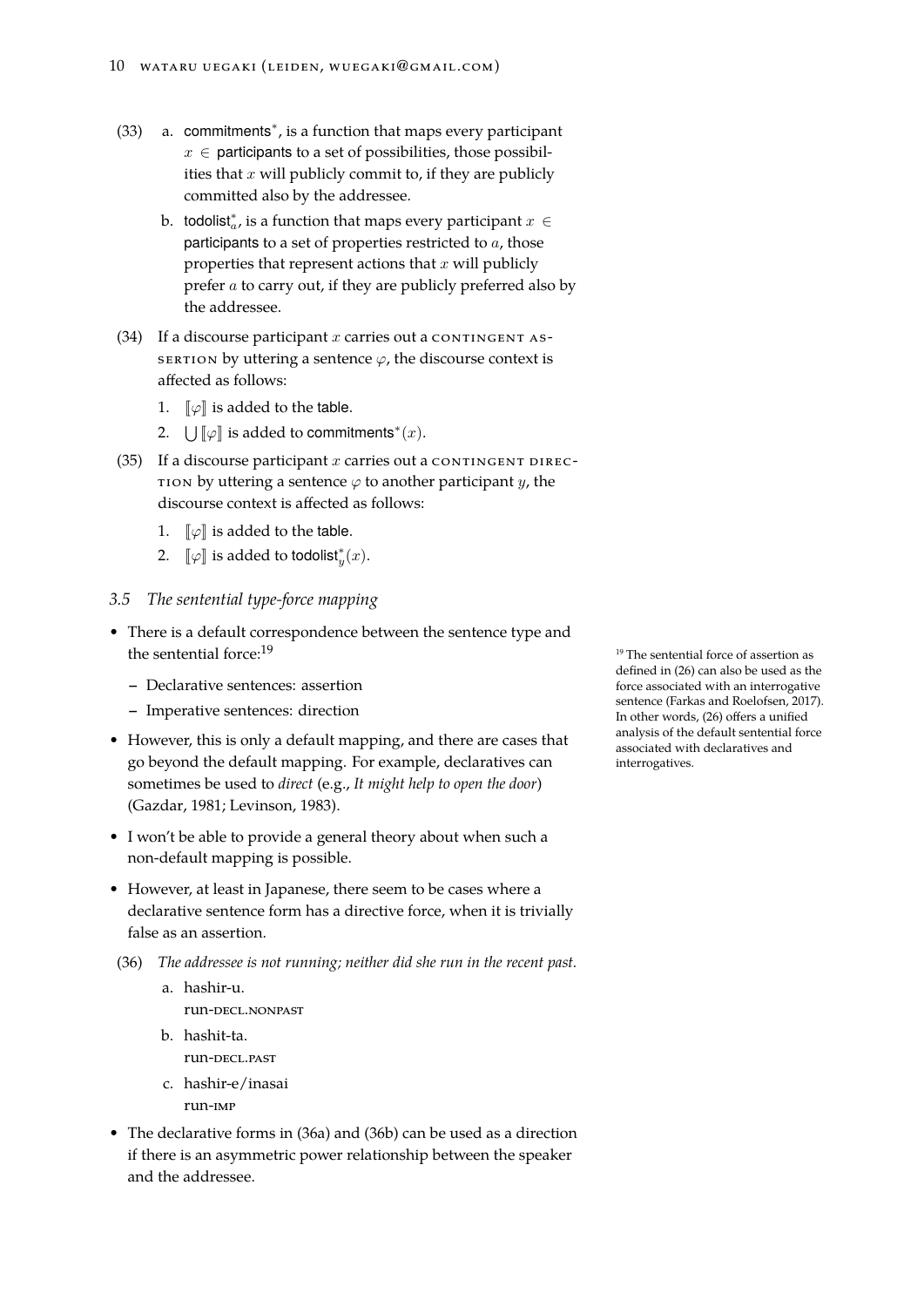# *4 Application to Japanese*

## *4.1 Sentences without the particles*

- Similarly to English, while the falling imperative simply states the speaker's preference, the rising imperative seeks agreement by the addressee.
- (37) a. Hashir-inasai*↓*
	- b. Hashir-inasai*↑* run-imp
- However, the picture so far has difficulty capturing the basic rising declaratives in Japanese.
- (38) a. Taro-wa odot-ta*↓*
	- b. Taro-wa odot-ta*↑* Taro-top dance-decl.past
- <span id="page-10-0"></span>• (38b) functions as a plain polar question. It does not commit the speaker to the claim that Taro danced (even contingently), nor does it require a context where the addressee is expected to [belie](#page-10-0)ve that Taro danced.
- I analyze this fact by assuming that the Japanese question particle *ka* is optionally realized as the rising intonation when it is unembedded (Uegaki and Roelofsen, 2018).
- In other words, the rising boundary intonation is a phonological realization of two independent things in Japanese:
	- 1. The operati[on on the sentential fo](#page-14-7)r[ce;](#page-14-7)
	- 2. An unembedded question particle.
- With *ne*/*yo*, the rising intonation can only be the former of the two because *ne*/*yo* syntactically sits higher than the question particle (Masuoka and Takubo, 1992; McCready and Davis, to appear).

## *4.2 Sente[nces with](#page-14-8)* ne *and* yo

N[e](#page-14-2)

- *φ-ne↓*
	- **–** the semantics of *ne* ⇝ the presupposition of addressee belief
	- **–** default mapping from the decl. sentence type ⇝ assertion
	- *⇒* the presup. of addressee belief + self-sourced commitment
- *φ-ne↑*
	- **–** the semantics of *ne* ⇝ the presupposition of addressee belief
	- **–** default mapping from the decl. sentence type ⇝ assertion
	- **–** Rising intonation ⇝ Contingency
	- *⇒* Presupposition of addressee belief + contingent commitment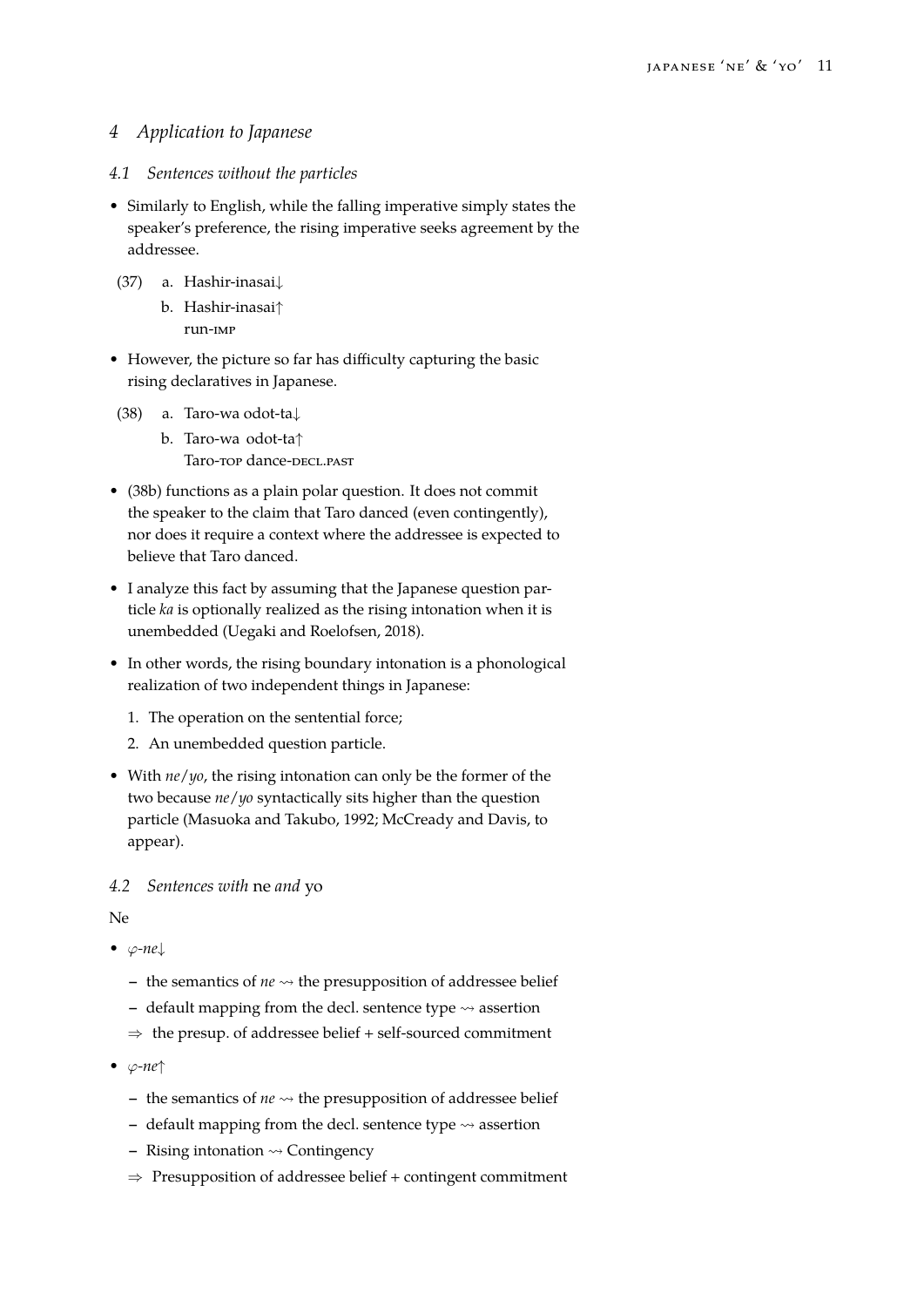- *φ-yo↓*
	- **–** the semantics of  $y_0 \rightarrow$  the presup. that  $\varphi$  resolves the QUD
	- **–** default mapping from the decl. sentence type ⇝ assertion
	- *⇒* presup. that *φ* resolves the QUD + self-sourced commitment
- *φ-yo↑*
	- **–** the semantics of  $y_0 \rightarrow$  the presup. that  $\varphi$  resolves the QUD
	- **–** default mapping from the decl. sentence type ⇝ assertion
	- **–** Rising intonation ⇝ Contingency
	- *⇒* presup. that *φ* resolves the QUD + contingent commitment
	- **–** But there is a problem with this, assuming the following two principles:
- (39) **The addressee authority condition for contingent commitment** (Gunlogson, 2008)

<span id="page-11-0"></span>A contingent commitment requires that the speaker expects the addressee to be in a position to ratify the commitment to *φ*. Thi[s can happen only](#page-13-0) if the speaker expects the addressee to have evidence for  $\varphi$ .

(40) **Maximize Presupposition!** (MP) (Heim, 1991)

If  $\varphi$ ,  $\psi$  are contextually equivalent alternatives, and the presuppositions of *ψ* are stronger than those of *φ*, and are met in the context of utterance *C*, then o[ne must use](#page-13-9)  $\psi$  in *C*, not  $\varphi$ .

- A context that satisfies (39) is exactly a context that satisfies the presupposition of *ne*.
- But then, uttering *φ-yo↑* instead of *φ-yo-ne↑* in such a context would be a violation of [MP](#page-11-0).
- A way to rescue the situation is to interpret *φ-yo↑* not as a contingent assertion, but as a contingent *direction*.
- A context that licenses a contingent direction *φ*-*yo↑* is where the speaker expects the addressee to prefer *φ*. Such a context does not automatically license the presupposition of *φ-*yo*-ne*. So, uttering *φ-yo↑* in such a context does not violate MP.

## *Yone*

- *φ*-*yo-ne↓*
	- **–** the semantics of  $y_0 \rightarrow$  the presup. that  $\varphi$  resolves the QUD
	- **–** the semantics of *ne* ⇝ the presup. of addressee belief
	- **–** default mapping from the decl. sentence type ⇝ assertion
	- *⇒* presup. that *φ* resolves the QUD and that the addressee believes *φ* + self-sourced commitment to *φ*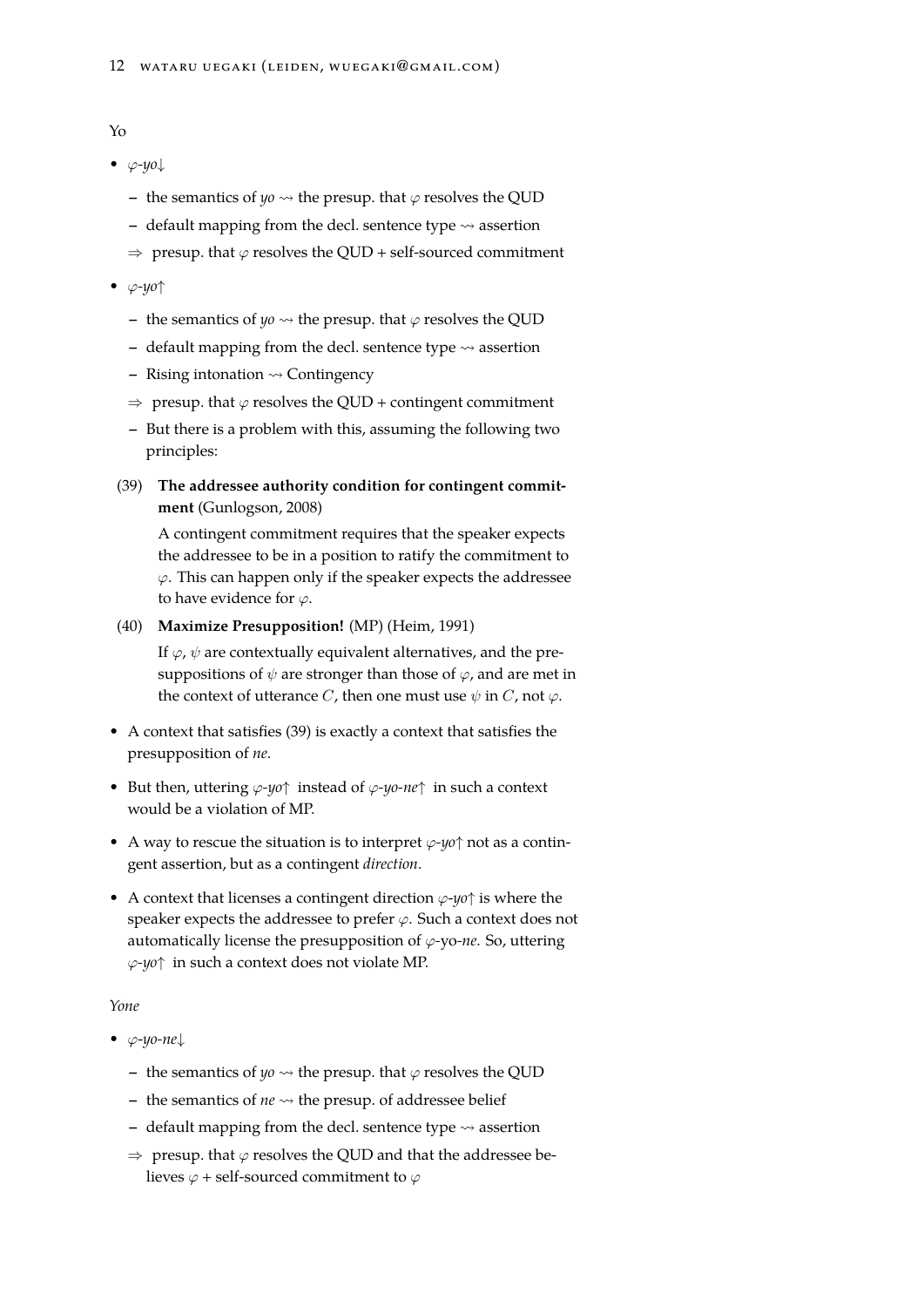- *φ*-*yo-ne↑*
	- **–** the semantics of  $\psi$ <sup>0</sup>  $\rightsquigarrow$  the presup. that  $\varphi$  resolves the QUD
	- **–** the semantics of *ne* ⇝ the presup. of addressee belief
	- **–** default mapping from the decl. sentence type ⇝ assertion
	- **–** rising intonation ⇝ contingency
	- *⇒* presup. that *φ* resolves the QUD and that the addressee believes  $\varphi$  + contingent commitment to  $\varphi$ .
	- **–** Note that it is correctly predicted that *φ*-*yo-ne↑* is *not* interpreted as a contingent direction, as my analysis of the direction flavor of *φ-yo↑* rests on the *absence* of *ne* rather than the presence of *yo*.

### *How to reconstruct the property in φ-*yo*↑*

- **Problem**: the prejacent of *φ*-*yo↑* does not represent a property that is assumed to be the semantic value of an imperative in Portner's model:
- (41) *In a sushi place:*
	- A: Which sushi should I get?
	- S: koko-no maguro wa umai #(**yo***↑*) here-gen tuna top good YO 'The tuna here is good.'
- (42) *In front of a broken down car*
	- A: I'm out of gas.
	- S: magatta tokoro ni gasorinsutando-ga arimasu #(**yo***↑*) turned place at gas.station-nom exist YO 'There's a gas station up there around the corner.'
- <span id="page-12-0"></span>(43) *Souta sees Ayaka hasn't noticed her train has arrived.*
	- S: Densya kita #(**yo***↑*) train came YO 'The train is here.'
- <span id="page-12-1"></span>• Intuitively, in these cases, the direction force operates on a property that can in some sense be reconstructed from the context and the prejacent.
	- **–** (41): the property of eating the tuna.
	- **–** (42): the property of going to the gas station around the corner.
	- **–** (43): the property of getting on the train.

### *5 C[on](#page-12-0)clusions*

- *φ*-*yo[↑](#page-12-1)* has the force of a contingent direction despite its declarative sentence type due to the interaction of the following factors:
	- **–** The semantics of *yo* and *ne*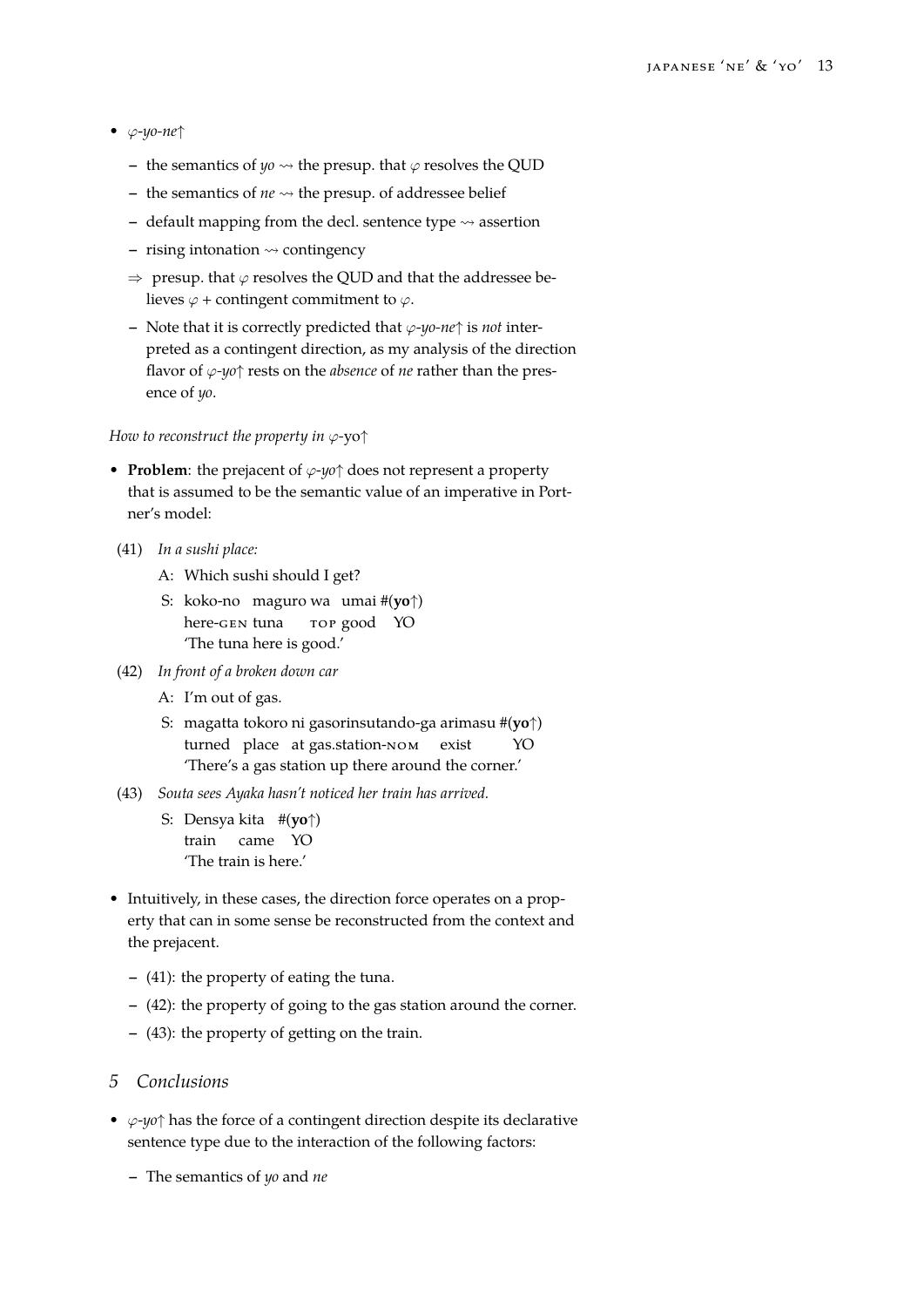- **–** The pragmatics of *contingent* assertion and direction
- **–** The flexible mapping between sentence types and sentential forces
- A unified analysis of the contribution of the rising intonation in *yo*/*ne*-sentences is possible: it adds *contingency* to the sentential force.
- An analysis of a case where the force of a class of sentences systematically diverges from the default force tied to their sentential type.

# *References*

Ciardelli, Ivano, Jeroen Groenendijk, and Floris Roelofsen. 2013. Inquisitive semantics: a new notion of meaning. *Language and Linguistics Compass* 7(9):459–476.

Ciardelli, Ivano, Jeroen Groenendijk, and Floris Roelofsen. 2018. *Inquisitive Semantics*. Oxford University Press.

<span id="page-13-4"></span>Davis, Christopher. 2009. Decision, dynamics and the Japanese particle *yo*. *Journal of Semantics* 26:329–366.

<span id="page-13-3"></span>Davis, Christopher. 2011. *Constraining Interpretation: Sentence Final Particles in Japanese*. Ph.D. thesis, University of Massachusetts, Amherst.

<span id="page-13-5"></span>Farkas, Donka F. and Kim B. Bruce. 2010. On reacting to assertions and polar questions. *Journal of semantics* 27:81–118.

<span id="page-13-2"></span>Farkas, Donka F. and Floris Roelofsen. 2017. Division of labor in the interpretation of declaratives and interrogatives. *Journal of Semantics* 34(2):237–289.

<span id="page-13-7"></span>Gazdar, Gerald. 1981. Speech act assignment. In A. Joshi, B. Weber, and I. Sag, eds., *Elements of Discourse Understanding*, 64–83. Cambridge: Cambridge University Press.

<span id="page-13-0"></span>Gunlogson, Christine. 2008. A question of commitment. *Belgian Journal of Linguistics* 22:101–136.

<span id="page-13-9"></span>Heim, Irene. 1991. Artikel und definitheit. In *Semantics: An International Handbook of Contemporary Research*. Berlin: De Gruyter.

<span id="page-13-6"></span>Jeong, Sunwoo. 2018. Intonation and sentence type conventions: Two types of rising declaratives. *Journal of Semantics* 35(2):305–356.

<span id="page-13-8"></span>Levinson, Steve. 1983. *Pragmatics*. Cambridge: Cambridge University Press.

<span id="page-13-1"></span>Malamud, Sophia and Tamina Stephenson. 2015. Three ways to avoid commitments: Declarative force modifiers in the conversational scoreboard. *Journal of Semantics* 32:275–311.